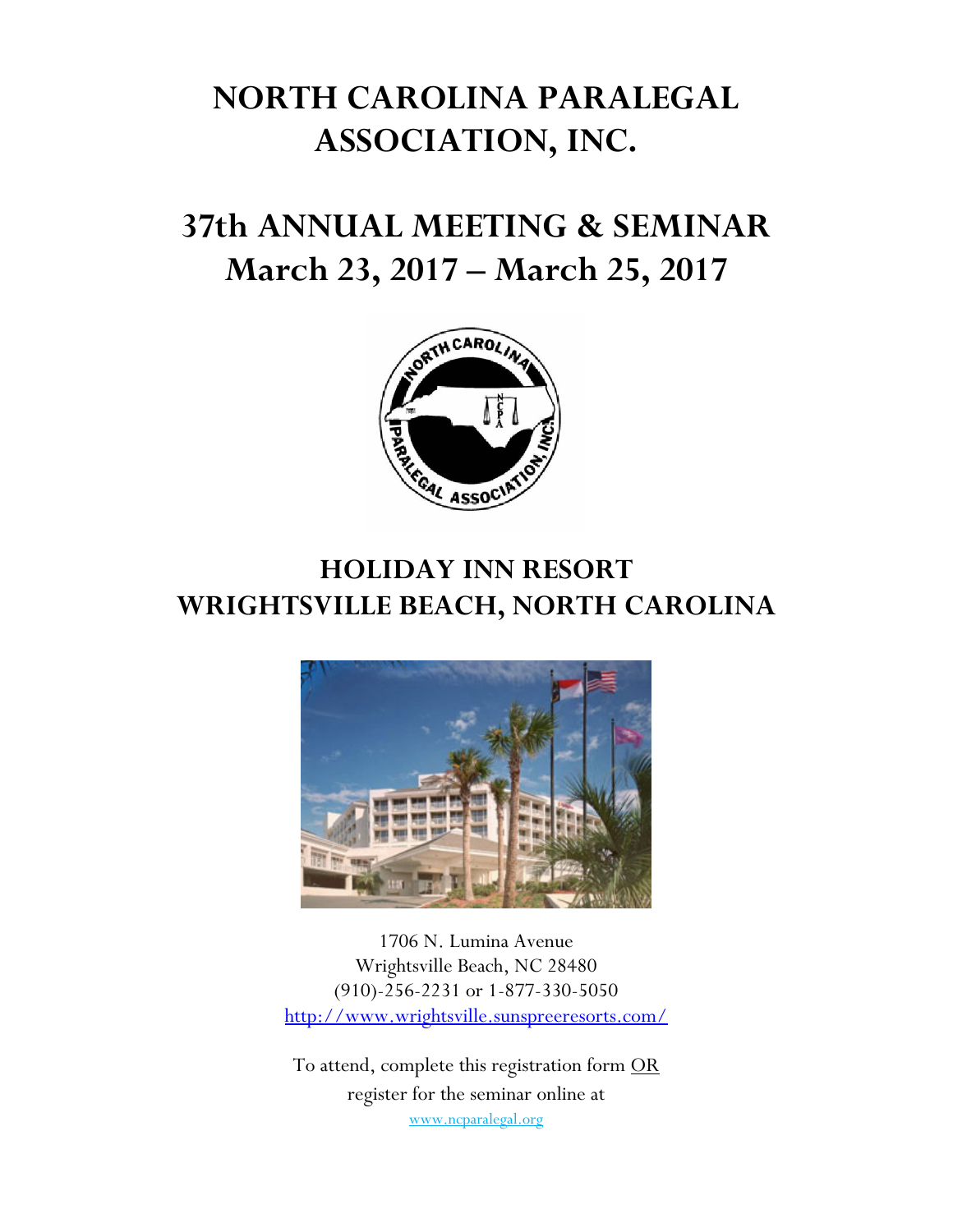## **SCHEDULE OF EVENTS**

| <u>Thursday, March 23, 2017</u> | Early Registration & Exhibitor Exposition                                                                                                                                 |  |  |
|---------------------------------|---------------------------------------------------------------------------------------------------------------------------------------------------------------------------|--|--|
| $6:00$ p.m. $-8:00$ p.m.        | Join us in welcoming our Exhibitors with light<br>hors d'oeuvres and drinks (cash bar).                                                                                   |  |  |
| <u>Friday, March 24, 2017</u>   |                                                                                                                                                                           |  |  |
| 7:30 a.m. - 8:15 a.m.           | <b>Registration &amp; Continental Breakfast</b>                                                                                                                           |  |  |
| 8:15 a.m. - 8:30 a.m.           | <b>Welcome Remarks</b><br>Beverly K. Moore, NCCP,<br>NCPA President and District IX Director                                                                              |  |  |
| $8:30$ a.m. $-9:30$ a.m.        | <b>GENERAL SESSION</b><br>Topic: "The More Things Change: The<br>State of Legal Writing in 2017"<br>Speaker: PROFESSOR LAURA GRAHAM<br><b>Wake Forest University</b>      |  |  |
| 9:30 a.m. - 9:45 a.m.           | <b>Break - Visit with Exhibitors</b>                                                                                                                                      |  |  |
| 9:45 a.m. - 10:45 a.m.          | <b>CONCURRENT SESSION A</b><br><b>Cyber Crime and Wire Fraud</b><br>Topic:<br>Speaker: JON BIGGS, VP, Investors Title Ins. Co.<br>Director of Risk Management & Education |  |  |
|                                 | <b>CONCURRENT SESSION B</b><br>Real Estate (TBA)<br>Topic:<br>Speaker: KELLIE E. ARMY, Claims Counsel<br><b>Investors Title Insurance Company</b>                         |  |  |
| $10:45$ a.m. $-11:00$ a.m.      | <b>Break – Visit with Exhibitors</b>                                                                                                                                      |  |  |
| $11:00$ a.m. $-12:00$ p.m.      | <b>CONCURRENT SESSION A</b><br>Topic: Trusts & Estates (TBA)<br>Speaker: LIBRIA STEPHENS, Esq.<br><b>Fludd Stephens and Associates</b>                                    |  |  |
|                                 | <b>CONCURRENT SESSION B</b><br>Topic: Sales and Marketing Law (TBA)<br>Speaker: VIRGINIA FITT, Senior Counsel<br>GlaxoSmithKline                                          |  |  |
| $12:00$ p.m. $- 2:00$ p.m.      | LUNCH & LEARN - "Q&A with NCPA Board Members &<br>NALA President" (No additional fee)                                                                                     |  |  |
| $2:45$ p.m. $-3:00$ p.m.        | <b>Annual Meeting Set up and Check In</b>                                                                                                                                 |  |  |
| $3:00$ p.m. $-4:00$ p.m.        | <b>Annual Meeting - Election of Officers</b>                                                                                                                              |  |  |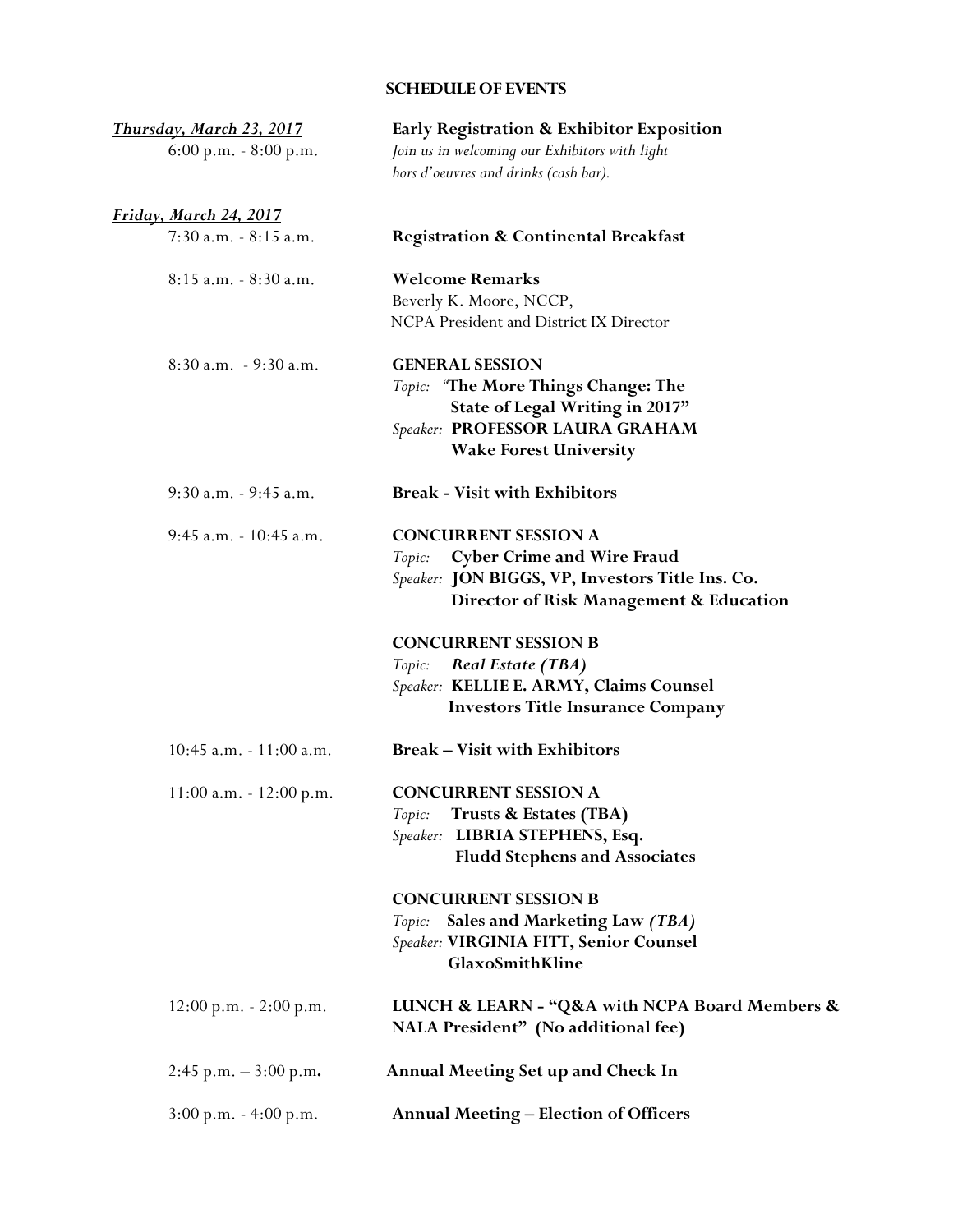| 4:00 p.m. $-5:30$ p.m.          | "Hey, Why I Can't Find A Job?" (Non-CPE credit)                                                                                                                  |  |  |
|---------------------------------|------------------------------------------------------------------------------------------------------------------------------------------------------------------|--|--|
| $6:30$ p.m. $-8:30$ p.m.        | <b>DINNER</b><br>Please join us for dinner and a chance to win a FREE registration to the 2018<br>Annual Seminar                                                 |  |  |
| <b>Saturday, March 25, 2017</b> |                                                                                                                                                                  |  |  |
| 8:30 a.m. - 9:00 a.m.           | <b>Continental Breakfast</b>                                                                                                                                     |  |  |
| $9:00$ a.m. $-10:00$ a.m.       | <b>CONCURRENT SESSION A</b><br><b>Family Law (TBA)</b><br>Topic:<br>Speaker: FUNGAI M. BENNETT, Esq.<br>Muzorewa Bennett Law, PLLC                               |  |  |
|                                 | <b>CONCURRENT SESSION B</b><br><b>Trial Prep and Technology</b><br>Topic:<br>Speaker: BONNIE RUFFIN, NCCP, CLVS<br>NCPA Chairman of the Board                    |  |  |
| 10:00 a.m. - 10:15 a.m.         | <b>Break</b>                                                                                                                                                     |  |  |
| $10:15$ a.m. $-11:15$ a.m.      | <b>CONCURRENT SESSION A</b><br><b>Banking &amp; Compliance (TBA)</b><br>Topic<br>Speaker: CATHERINE PETRUSZ, Assistant General Counsel<br>Self-Help Credit Union |  |  |
|                                 | <b>CONCURRENT SESSION B</b><br>Social Security Disability - What a Paralegal Can Do<br>Topic:<br>Speaker: BELINDA THOMAS, ACP, NCCP<br><b>Vernon Law Firm</b>    |  |  |
| 11:15 a.m. - 11:45 a.m.         | <b>Break (Hotel Checkout)</b>                                                                                                                                    |  |  |
| 11:45 a.m. - 12:45 p.m.         | <b>GENERAL SESSION (Ethics)</b><br>Chevron v. Donziger: Ethics, Lies & Videotape<br>Topic:<br>Speaker: VIRGINIA FITT, Senior Counsel<br>GlaxoSmithKline          |  |  |
| $12:45$ p.m. $-1:00$ p.m.       | <b>Closing Remarks and Door Prizes</b><br>(must be present to win)                                                                                               |  |  |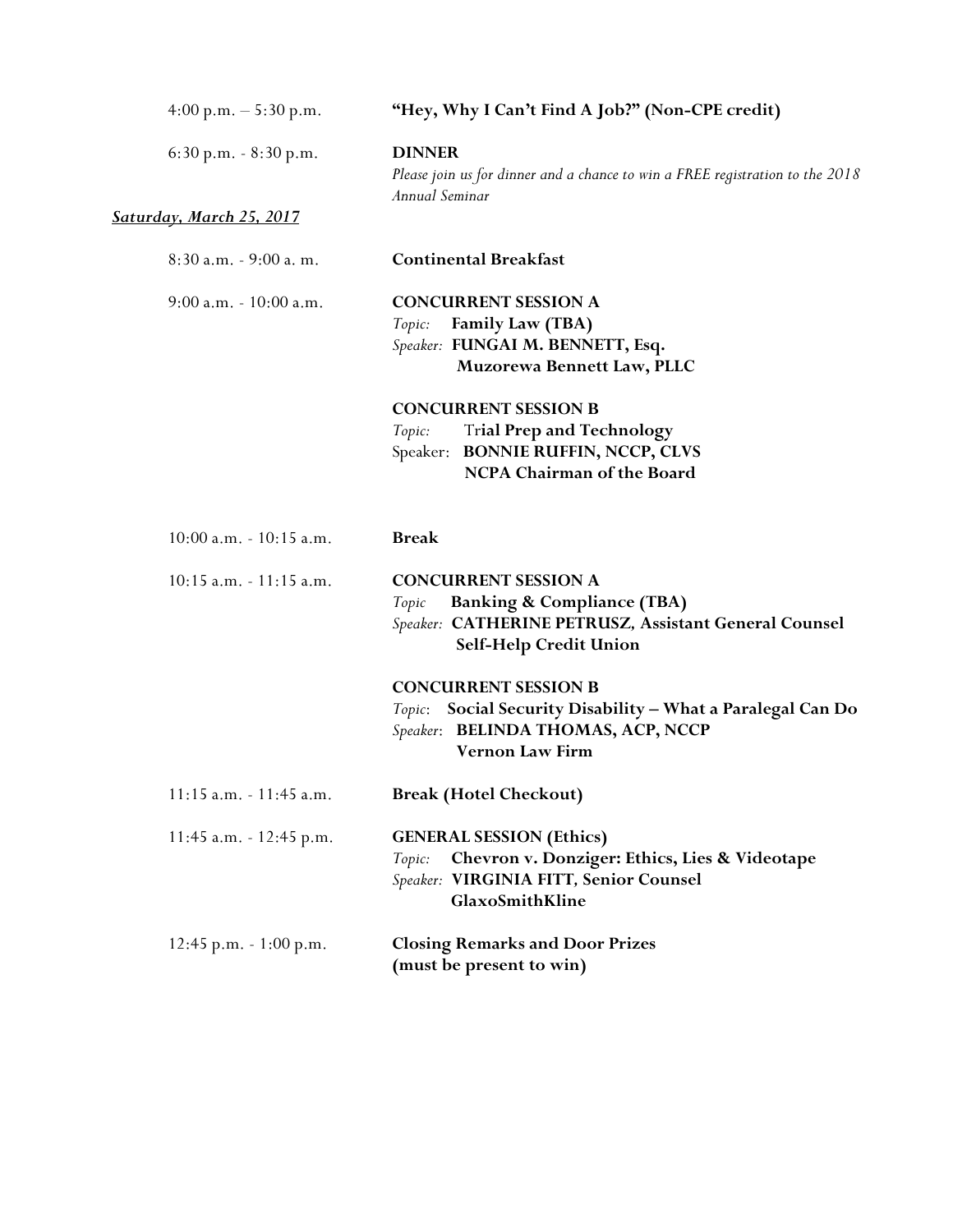## **CONTINUING LEGAL ASSISTANT EDUCATION CREDIT:**

## **National Association of Legal Assistants, Inc. (NALA)**:

This seminar is pending the requirements of the Certifying Board of the National Association of Legal Assistants, Inc. for 6 hours of Continuing Legal Education units toward maintenance of the Certified Legal Assistant credential.

## **North Carolina State Bar Board of Paralegal Certification (NCCP):**

This seminar is pending approval by the North Carolina State Bar Board of Paralegal Certification for Continuing Paralegal Education in the amount of 5 hours of general CPE credits including 1 hour professional responsibility CPE credits. Any NC certification questions should be directed to the North Carolina State Bar's Paralegal Certification Board.

## **REFUNDS:**

- $\bullet$  If we receive your request by March 3, 2017, we will issue you a full refund, less a \$10.00 cancellation fee.
- $\bullet$  If we receive your request between March 10, 2017 and March 17, 2017, we will issue a 50% refund.
- If we receive your request on or after March 17, 2017, no refund will be issued.
- You must notify the 1<sup>st</sup> Vice President, Lakisha Chichester, NCCP, ACP, at education@ncparalegal.org.
- Refunds are not issued until after the seminar is completed.

## **DISCOUNTS:**

Law offices or corporations with three (3) or more paralegals attending the seminar, or three (3) or more paralegal students registering simultaneously, will be entitled to receive a 10% discount on the registration fee only. Discount does not apply to additional lunch or dinner tickets, CLA breakfast, or manuscript purchase. **Registration forms and fees must be received simultaneously to ensure proper credit for discount**. Online registration is **not** eligible for the discount – you must submit paper registration forms.

## **MANUSCRIPTS:**

Manuscripts will be provided to you in one of two options:

- 1. You may choose the download option (where you receive a link with a password upon successful registration and payment). With this option, you are responsible for downloading the manuscript and either bringing a printed copy with you to Annual or bringing your computer. There will be NO copies available to you at the registration table;
- 2. You may choose to receive a printed manual upon check in for an additional \$25, which is the price of the manuscripts we sell on our website.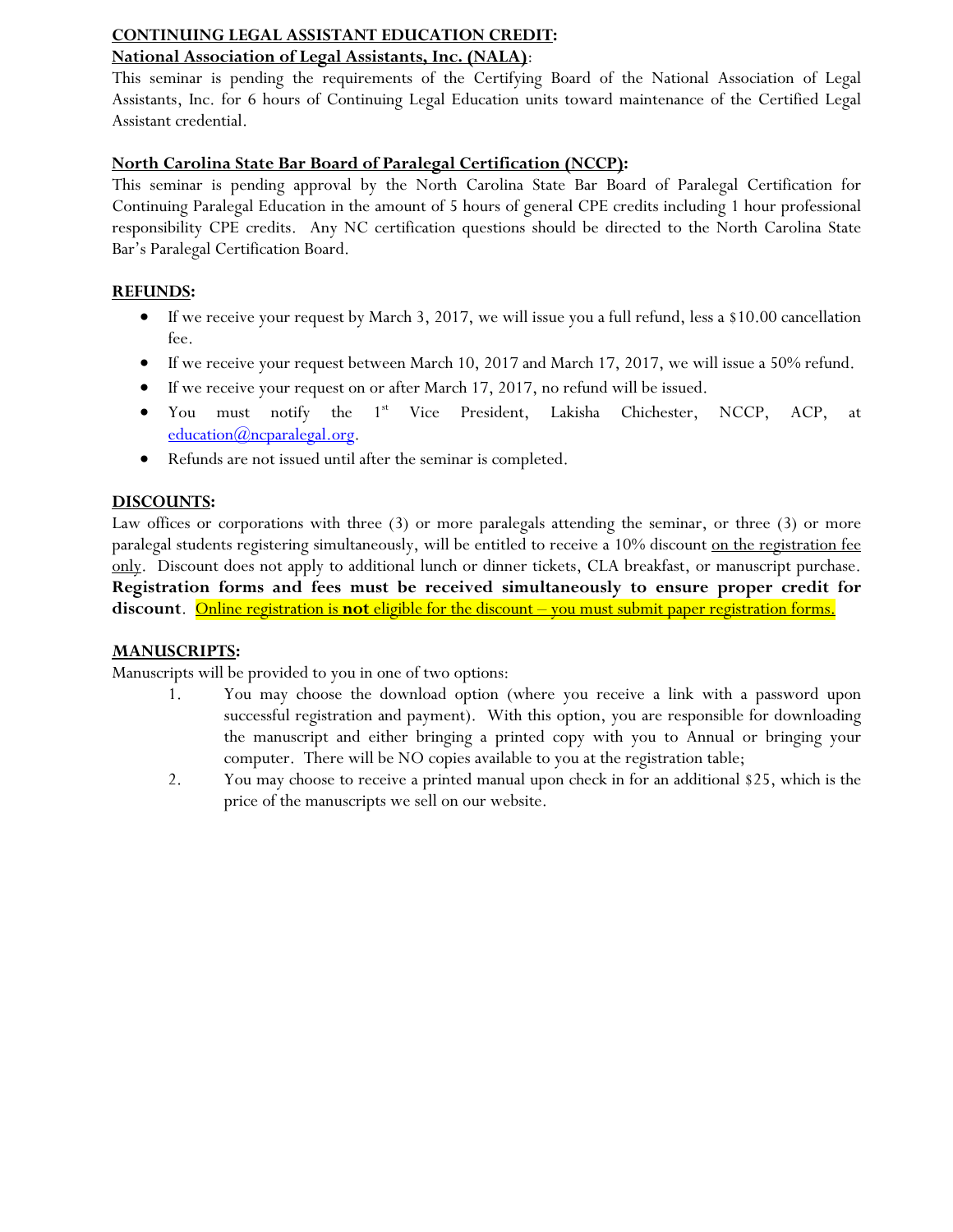#### **HOTEL INFORMATION**:

**Room Rates**: Rooms rates are \$124.00 (for a standard room) and \$144.00 (for an oceanfront room), plus tax; deadline for hotel reservations is **February 28, 2017**. When calling to make a reservation, **please be sure to designate that you are attending the NCPA Seminar to receive the discounted rate**. After the deadline, you are not guaranteed this rate. *\*Parking is \$7.00 per day.* 

#### **Please make your own hotel reservations**:

**Via telephone**: Please call (910)-256-2231 or 1-877-330-5050 to make your reservation. **Be sure to designate that you are attending the NCPA Seminar to receive the group rate**. After **February 28th**, we cannot guarantee you a room or the group rate.

**On Line**: Go to http://www.wrightsville.sunspreeresorts.com and enter the code PAR to receive the group rate.

#### **DIRECTIONS:**

| From I-40  | Exit US 74 East, go approximately 5 miles, cross Intracoastal Waterway Bridge, remain<br>on US 74, turn left on Lumina Avenue, located approx. 1/2 mile on the right        |
|------------|-----------------------------------------------------------------------------------------------------------------------------------------------------------------------------|
| From US 74 | Follow US 74 to US 76; proceed East, cross Intracoastal Waterway Bridge, bear left on<br>US 74, turn left on Lumina Avenue, located approx. $\frac{1}{2}$ mile on the right |
| From US 76 | Follow US 76 East, cross Intracoastal Waterway Bridge, bear left on US 74, turn left on<br>Lumina Avenue, located approx. $\frac{1}{2}$ mile on the right                   |
| From US 17 | Exit US 74 East, go approximately 5 miles, cross Intracoastal Waterway Bridge, remain<br>on US 74, turn left on Lumina Avenue, located approx. 1/2 mile on the right        |

#### **FOR MORE INFORMATION**, **CONTACT**

Lakisha Chichester, NCCP, ACP 1<sup>st</sup> Vice President lakisha.chichester@self-help.org

Kelly C. Troy, NCCP Annual Seminar Co-Chair kelly.troy@durhamnc.gov

Crystal L. Robinson, NCSB/CP Annual Seminar Co-Chair, Patron & Sustaining Chair crissi1975@aol.com

Join us in celebrating the North Carolina Paralegal Association, Inc.'s 37th Annual Meeting & Seminar at the Holiday Inn Resort.

Mail in your registration form today!